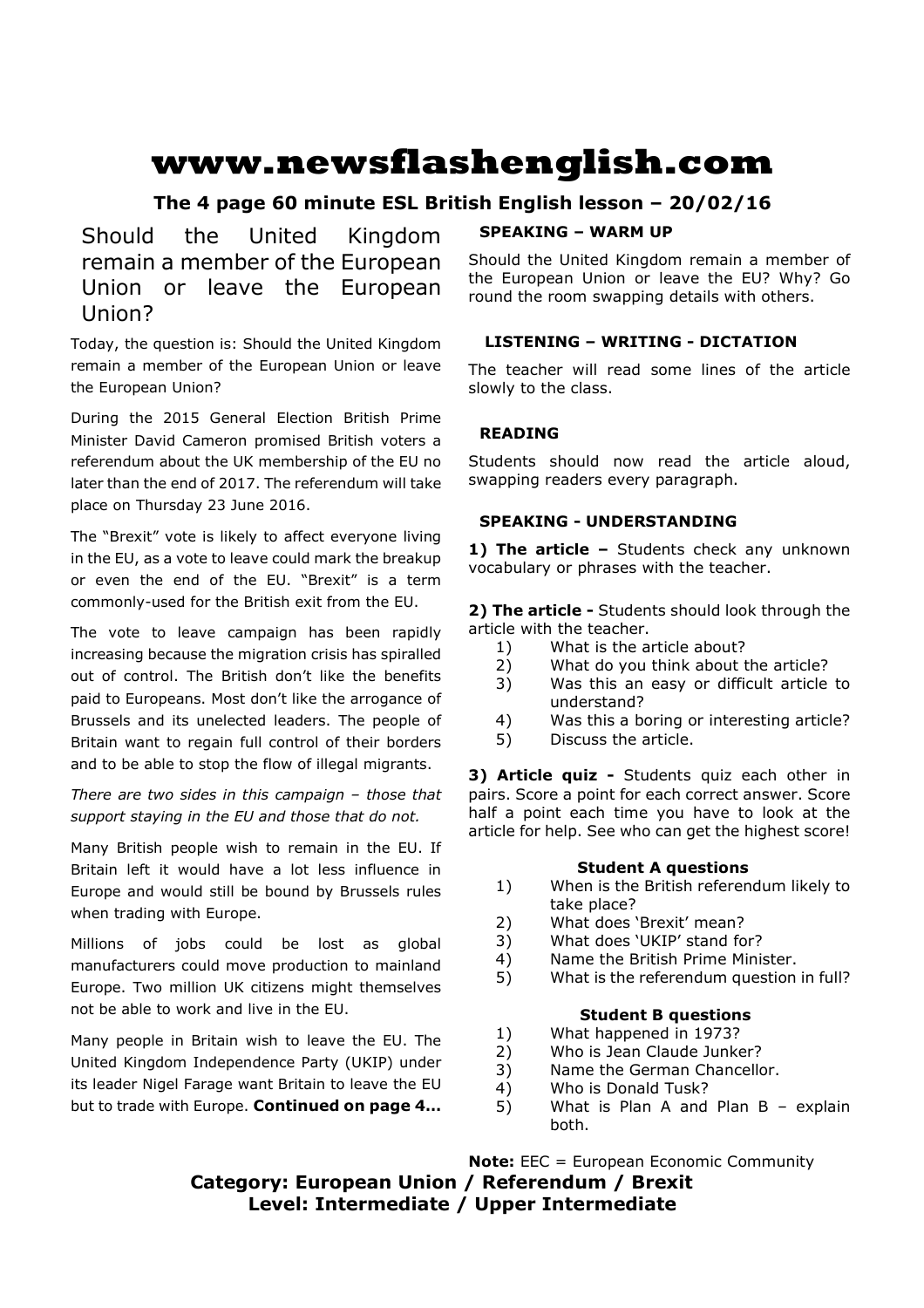# Should the United Kingdom… *– 20th February 2016*

### **WRITING / SPEAKING**

you can about the **'EU?***' One-two minutes.*  Compare with other teams. Using your words compile a short dialogue together.

#### **WRITING / SPEAKING**

*In pairs* think of three advantages and disadvantages for Britain staying in the EU. Think of three advantages and disadvantages for EU countries of Britain staying in the EU.

## **READING / SPEAKING**

Consider the following business arguments:- *Britain should stay in the EU because:* 

- 1) London could lose 1,000+ banking jobs to Paris.
- 2) Business needs a strong and competitive EU.
- 3) Brexit could hit sterling by 20%.

4) The uncertainty could slow down banking.

*Britain should leave the EU because:* 

- 1) The EU causes profit-reducing regulations
- 2) Brexit could lift the burden of bureaucracy on UK business.
- 3) Britain's exit from the EU would have no long term negative impact on the UK economy.
- 4) The EU renegotiations are an opportunity to rediscover Britain's global trade.

#### **DISCUSSION**

#### **Student A questions**

- 1) What do you think about what you've read?
- 2) Should Britain leave the EU or should it remain in the EU?
- 3) Why is this referendum so important?
- 4) Could the EU fall apart if Britain leaves the EU?
- 5) Would the EU actually allow Britain to leave if it voted to?
- 6) Could the EU demand a second vote in case the British got it wrong?
- 7) Will the EU take retaliation if Britain decides to leave the EU?
- 8) What will the other EU countries do if Britain decides to leave the EU?
- 9) What will really happen if Britain votes to leave the EU?
- 10) Have you learnt anything in today's English lesson?

### **SPEAKING – ROLEPLAY 1**

In pairs. On the board write as many words as In groups. One of you is the interviewer. The others are one of the following people. You are in the *Discussion FM* radio studio in London. Today's interview is about: *Should the United Kingdom remain a member of the EU or leave the EU? 10 mins.*

- 1) A British person living in the UK.
- 2) A British person living in Spain.
- 3) A European citizen living in the UK.
- 4) A European citizen living in the EU but not in the UK.

*The teacher will choose some groups to roleplay their interview in front of the class.* 

#### **SPEAKING - ROLEPLAY 2**

*In pairs - Student A* is an EU citizen living in the UK. *Student B* is English and wants to leave the UK. *3 mins.* 

#### **SPEAKING - PRESENTATION**

*Allow 10-15 minutes* – As a class.

*Prepare a 3-5 minute presentation on* 

#### **Should the United kingdom remain a member of the European Union or leave the European Union?**

*Google it if necessary!*

*The teacher can moderate the session.*

#### **DISCUSSION**

### **Student B questions**

- 1) Did the headline make you want to read the article?
- 2) Would you vote for Britain to remain or stay in the EU?
- 3) Would jobs be lost in the UK if Britain left the EU?
- 4) If Britain left the EU would it do more trade with the rest of the world?
- 5) What would Britain's relationship with the EU be like after a split?
- 6) If Britain left the EU what will happen to the Commonwealth?
- 7) Will the EU veto the British referendum vote?
- 8) Who will feed the EU cash cow that Britain feeds if it leaves the EU?
- 9) How will the referendum affect the Euro and the pound?
- 10) Did you like this discussion?

Find similar lessons at http://www.NewsFlashEnglish.com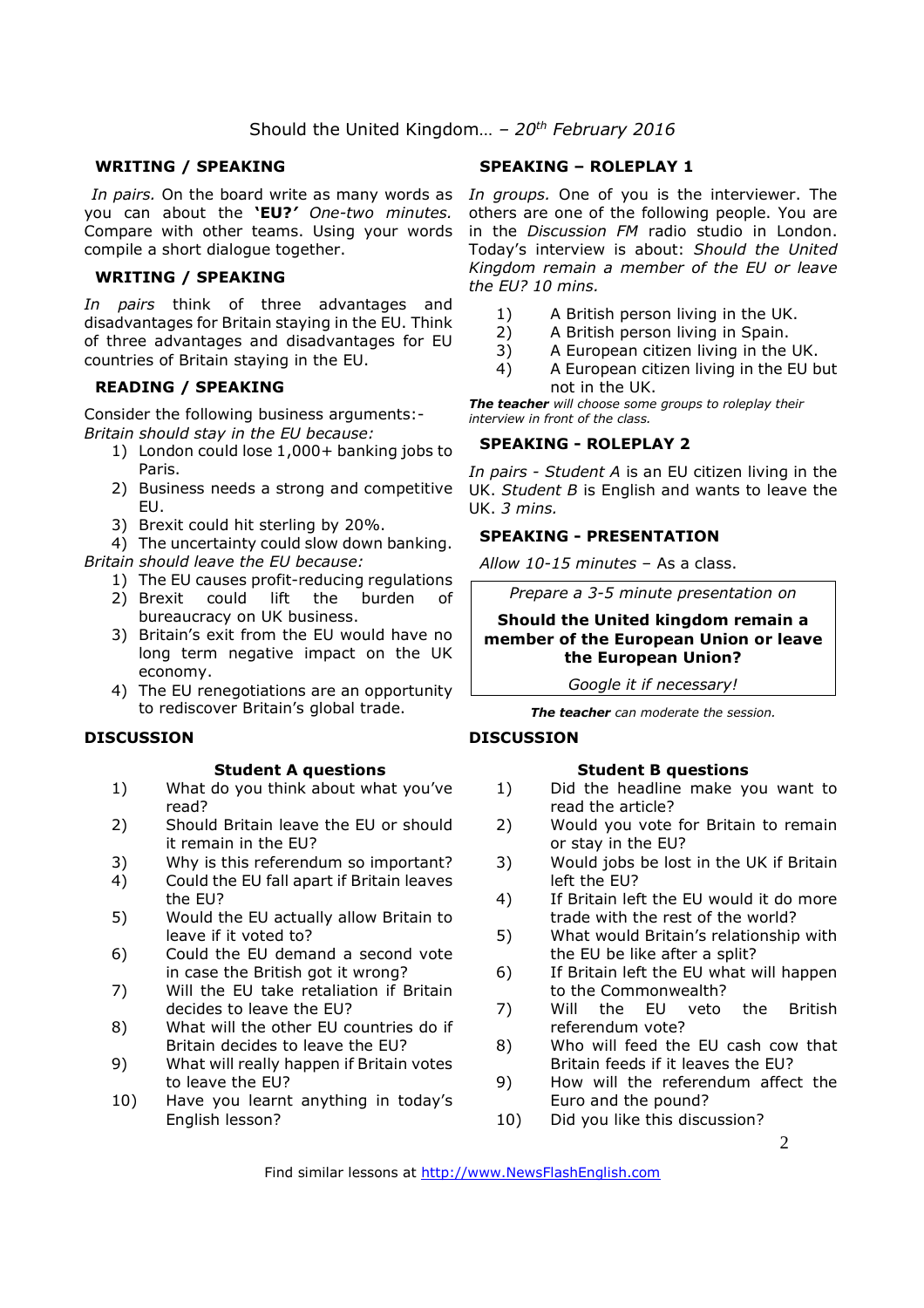#### **Should the United Kingdom remain a member of the European Union or leave the European Union?**

Today, the question is: Should the United Kingdom remain a  $(1)$  of the European Union or leave the European Union?

During the 2015 General Election British Prime Minister David Cameron promised British (2) a referendum about the UK membership of the EU no later than the end of 2017. The (3)\_ will take place on Thursday 23 June 2016.

The "Brexit" vote is likely to affect everyone living in the EU, as a vote to leave could mark the (4)\_\_ or even the end of the EU. "(5)\_" is a term commonlyused for the British exit from the EU.

The vote to leave  $(6)$  has been rapidly increasing because the (7) \_ crisis has spiralled out of control. The British don't like the (8)\_\_ paid to Europeans.

### *campaign / referendum / migration / member / breakup / Brexit / benefits / voters*

Most don't like the (1)\_ of Brussels and its unelected leaders. The people of Britain want to regain full control of their (2) and to be able to stop the flow of illegal migrants.

*There are two sides in this campaign – those that support staying in the EU and those that do not.* 

Many British people wish to (3) in the EU. If Britain left it would have a lot less influence in Europe and would still be bound by Brussels (4)\_ when trading with Europe. Millions of  $(5)$  could be lost as  $(6)$ manufacturers could move production to (7) Europe. Two million UK citizens might themselves not be able to work and live in the EU.

Many people in Britain wish to leave the EU. The United Kingdom Independence Party (UKIP) under its leader Nigel Farage want Britain to leave the EU but to  $(8)$  with Europe.

*trade / global / borders / jobs / remain / mainland / rules / arrogance* 

# **GAP FILL: READING GAP FILL: GRAMMAR**

#### **Should the United Kingdom remain a member of the European Union or leave the European Union?**

Today, the question is: (1)\_\_ the United Kingdom remain a member of the European Union or leave (2)\_\_ European Union?

During the 2015 General Election British Prime Minister David Cameron promised British voters (3) referendum about the UK membership of the EU no later than the end of 2017. The referendum will take place (4) \_ Thursday 23 June 2016.

The "Brexit" vote is likely to affect everyone living (5) the EU,  $(6)$  a vote to leave could mark the breakup (7) even the end (8) the EU. "Brexit" is a term commonly-used for the British exit from the EU.

The vote to leave campaign has been rapidly increasing because the migration crisis has spiralled out of control. The British don't like the benefits paid to Europeans.

#### *of / or / a / the / on / as / in / should*

(1) don't like the arrogance of Brussels and its unelected leaders. The people of Britain want to regain full control of their borders and to be able to stop the flow of illegal migrants.

*There are two sides in this campaign –*  $(2)$  *(3) support staying in the EU and those that do not.* 

Many British people wish to remain in the EU. If Britain left it (4)\_\_ have a lot less influence in Europe and would  $(5)$  be bound by Brussels rules  $(6)$ trading with Europe. Millions of jobs (7) be lost as global manufacturers could move production to mainland Europe. Two million UK citizens might themselves not be able to work and live in the EU.

(8)\_\_ people in Britain wish to leave the EU. The United Kingdom Independence Party (UKIP) under its leader Nigel Farage want Britain to leave the EU but to trade with Europe.

*many / would / could / when / most / that / those / still* 

3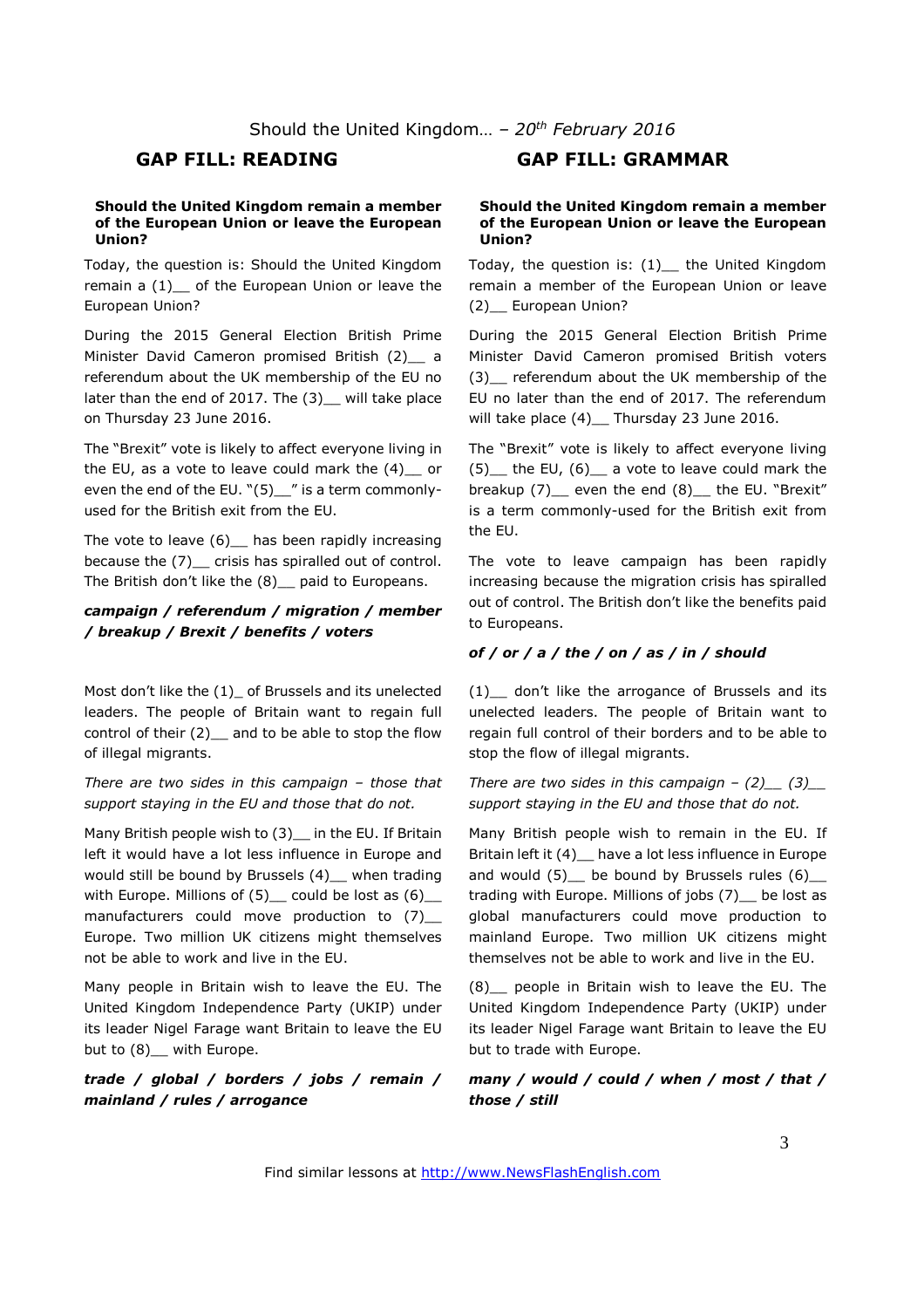#### Should the United Kingdom… *– 20 th February 2016*



#### **Should the United Kingdom remain a member of the European Union or leave the European Union?**

Today, the question is: Should the

a member of the European Union or leave the European Union?

During the 2015 **Example 2015** British Prime Minister David Cameron promised British voters a referendum about the UK \_\_\_\_\_\_\_\_\_\_\_\_\_\_\_\_\_\_\_\_ no later than the end of 2017. The referendum will take place on Thursday 23 June 2016.

The "Brexit" vote is likely to affect everyone living in the EU, as a vote to leave could mark the breakup or even the end of the EU. "Brexit" is a term \_\_\_\_\_\_\_\_\_\_\_\_\_\_\_\_\_ the British exit from the EU.

The **The and the contract of the contract of the contract of the contract of the contract of the contract of the contract of the contract of the contract of the contract of the contract of the contract of the contract of t** increasing because the migration crisis has spiralled out of control. The British don't like the benefits paid to Europeans. Most don't like

and its unelected leaders. The people of Britain want to regain full control of their borders and to be able to stop the flow of illegal migrants.

*There are two sides \_\_\_\_\_\_\_\_\_\_\_\_\_\_\_\_ – those that support staying in the EU and those that do not.*

Many Many to remain in the EU. If Britain left it would have a lot less influence in Europe and would still be bound by Brussels rules when trading with Europe. Millions of jobs could be lost as global manufacturers could move production \_\_\_\_\_\_\_\_\_\_\_\_\_\_\_\_\_\_. Two million UK citizens might themselves not be able to work and live in the EU.

Many people in Britain wish to leave the EU. The United Kingdom Independence Party (UKIP) under its leader Nigel Farage want Britain **Example 20** to trade with Europe.

#### **www.newsflashenglish.com**

**Copyright D. J. Robinson 2016 (B2)**

This is what Great Britain originally signed up for in 1973 when it joined the EEC. Norway and Switzerland seem to thrive outside it. By leaving the EU Britain could make trade deals with other countries in the world – like it used to do.

Britain also has its Commonwealth that is tragically much overlooked today. There could be a jobs boom in the UK if small and medium sized firms were freed from EU regulation. Britain would also save a whopping £65.7bn per year. This money could build many hospitals and roads.

The EU is now very worried that Britain might actually leave. According to President of the EU Jean Claude Junker, there is only Plan A - for Britain to remain in the EU. There is no Plan B for Britain to leave. Whether the EU would actually allow Britain to leave is another question. Repercussions from the EU are likely to follow if Britain did leave the EU.

German Chancellor Angela Merkel wants Britain to stay in, as it would be in Germany's and the EU's interest for Britain to stay in. However, there is still no guarantee that a new EU deal for Britain will be reached, and even if it is, the EU can veto Britain's referendum vote after it has taken place if it doesn't like the outcome.

David Cameron wants a ban on work benefits for four years and no child benefit export. He is likely to get a staggered ban and to have to pay benefits in line with the home country. European Council President Donald Tusk has said it is "a crucial moment for the unity of our Union." He is probably right.